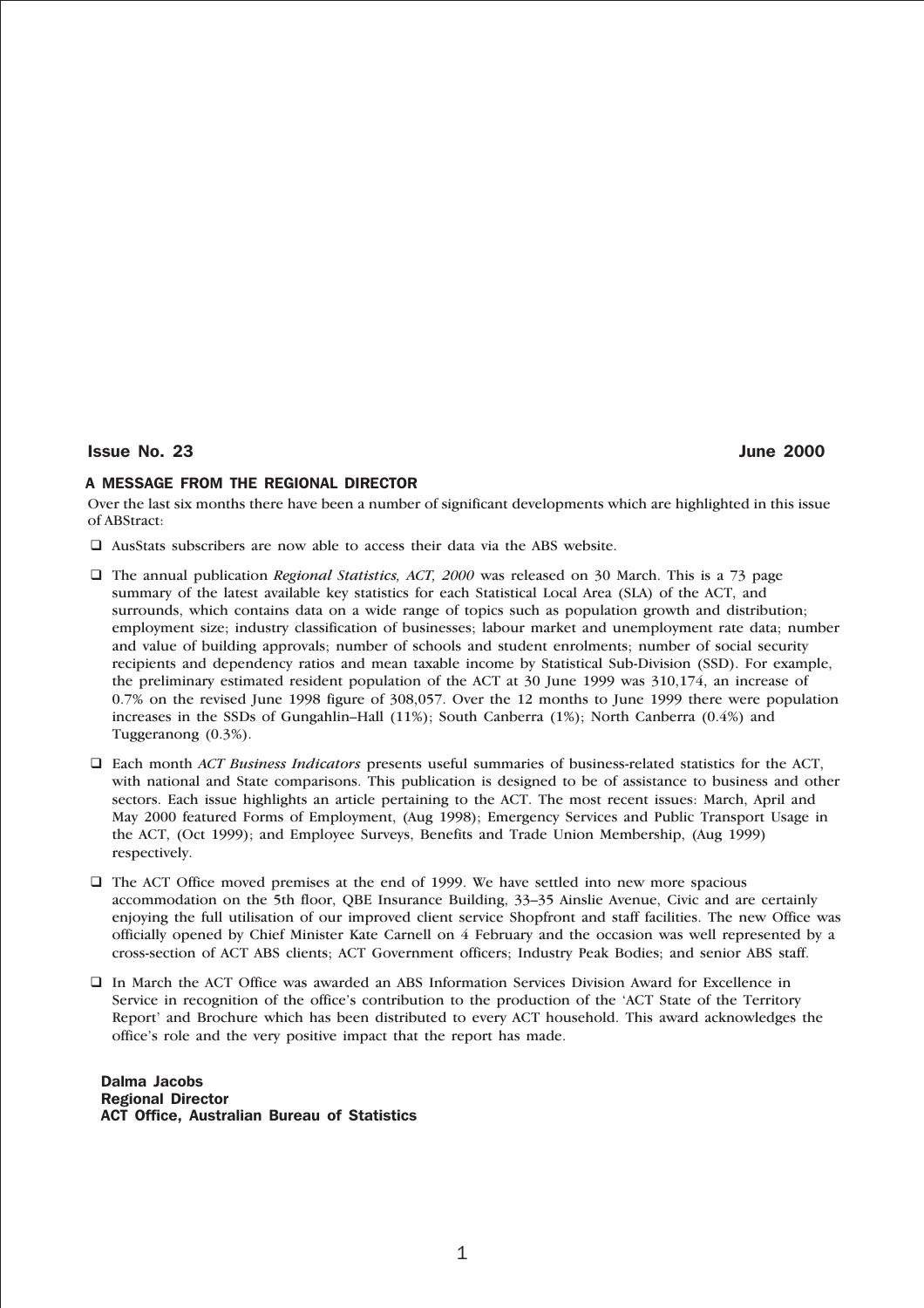## RECENT MAJOR RELEASES (excluding regular monthly and quarterly releases)

This listing is a selection of ABS products released over recent months. For comprehensive release details, please refer to the *Release Advice* (1105.0) issued each Tuesday and Friday, and the monthly *Publications and Products Released in [Month]* (1102.0). Both are available from the ACT Bookshop, or can be subscribed to and details are also available on the website: www.abs.gov.au/News/Release Advices.

### General

| 1301.0                     | Year Book Australia, 2000 (Jan)                                                                       |  |  |  |
|----------------------------|-------------------------------------------------------------------------------------------------------|--|--|--|
| 1301.0.30.001              | Year Book Australia on CD-ROM, 2000 (Jan)                                                             |  |  |  |
| 1353.0                     | Integrated Regional Data Base (IRDB), Australia, 2000 (May)                                           |  |  |  |
| 1358.0                     | Information Paper: ABS Statistics and the New Tax System, 2000 (May)                                  |  |  |  |
| 1405.0.55.001              | AusStats, 2000 (May)                                                                                  |  |  |  |
| 4158.0                     | Directory of Child & Family Statistics, 2000 (May)                                                    |  |  |  |
|                            | <b>Census of Population and Housing</b>                                                               |  |  |  |
| 1261.0.30.001              | Historic Australian Standard Geographical Classification (ASGC) Digital Boundary Files, 2000<br>(Feb) |  |  |  |
| 2008.0                     | 2001 Census of Population and Housing: Nature and Content (May).                                      |  |  |  |
|                            | <b>Demography and Social Statistics</b>                                                               |  |  |  |
| 1362.8                     | Regional Statistics, Australian Capital Territory, 2000 (Mar)                                         |  |  |  |
| 3309.0                     | Suicides, Australia, 1921-1998 (Mar)                                                                  |  |  |  |
| 3315.0                     | Occasional Paper: Mortality of Indigenous Australians, 1997 (Apr)                                     |  |  |  |
| 4221.0                     | Schools, Australia, 1999 (Apr)                                                                        |  |  |  |
| 4402.0                     | Child Care, Australia, Jun 1999 (Jun)                                                                 |  |  |  |
| 4710.0                     | Housing & Infrastructure in A&TSI Communities, Australia, 1999 (May)                                  |  |  |  |
| <b>Economic Statistics</b> |                                                                                                       |  |  |  |
| 5501.0                     | Government Financial Estimates. Australia, 1999–2000 (Apr)                                            |  |  |  |
| 5506.0                     | Taxation Revenue, Australia, 1998–99 (Apr)                                                            |  |  |  |
| 5517.0                     | Information Paper: Accruals-Based Government Finance Statistics, 2000 (Mar)                           |  |  |  |
| 5611.0                     | Finance, Australia, 1999 (May)                                                                        |  |  |  |
| 6425.0                     | Information Paper: Price Indexes and the New Tax System, 2000 (May)                                   |  |  |  |
| <b>Labour Statistics</b>   |                                                                                                       |  |  |  |
| 6272.0                     | Participation in Education, Australia, September 1999, (May)                                          |  |  |  |
| 6281.0                     | Work in Selected Culture/Leisure Activities, Australia, 1998-99 (Mar)                                 |  |  |  |

- 6293.0.00.005 Occasional Paper: Labour Market Outcomes of Low Paid Adult Workers, 1997 (Mar)
- 6294.0 Occasional Paper: Labour Force Survey Questionnaire Redesign, 2000 (Mar)
- 6359.0 Forms of Employment, Australia, Aug 1998 (Feb)

## Business and Industry

| 1130.0 | Directory of Tourism Statistics, 2000 (Mar)                                               |
|--------|-------------------------------------------------------------------------------------------|
| 1321.0 | Small Business in Australia, 1999 (May)                                                   |
| 8135.0 | Information Paper: Health Research and Experimental Development, Australia, 1996–97 (Mar) |
| 8201.0 | Manufacturing Industry, Australia, Preliminary, 1998–99 (Mar)                             |
| 8556.0 | Market Research Services, Australia 1998–99 (Jun)                                         |
| 8663.0 | Real Estate Services, Australia, 1998–99 (May).                                           |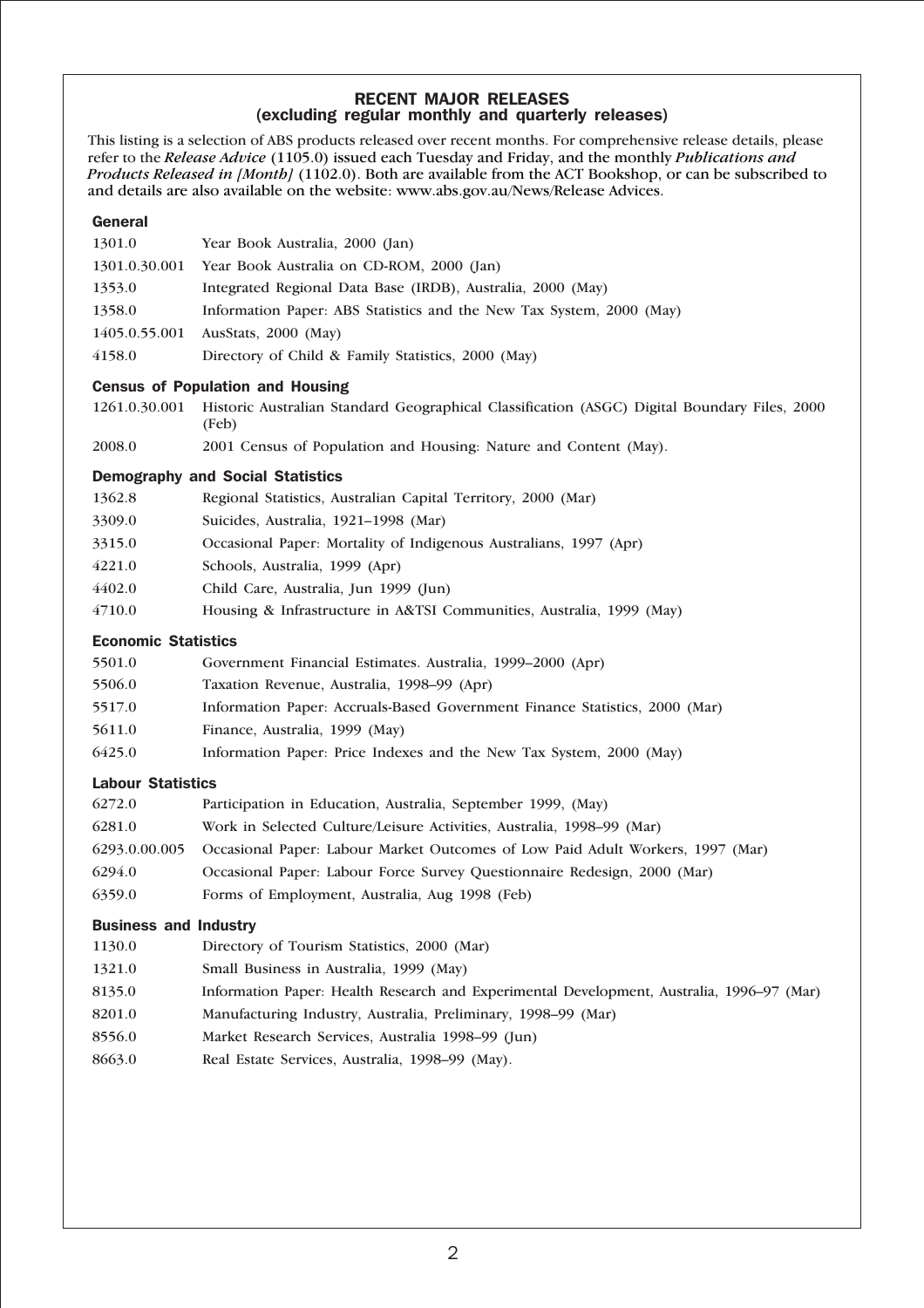## NEWS AND REVIEWS

### Some ABS website developments

PC Ausstats subscribers now are able to access their data via the website using AusStats—a dissemination container which can be delivered directly to a subscriber's intranet location as well from the web. Highlights of the contents of Phase 1 of the AusStats release are:

- availability of all publications from 1998 onwards
- over 90,000 PC Ausstats spreadsheets

Labour Force datasets in SuperTable format. For more information and a demonstration of this service contact Nives Marelic on Canberra 02 6207 0315 or nives.marelic@abs.gov.au

A new internet resource designed to introduce school students to facts and figures about Indigenous Australians called Website Indigenous Statistics Education (WISE), has been launched. It is designed as an interactive tutorial and using coloured maps, other visual aids and exercises, shows how the ABS defines the term "Indigenous" and related demographic data about this segment of the population.

To access WISE:

- 1 visit the website:– www.abs.gov.au
- 2 click on the Themes button on the Navigator bar
- 3 click the Education Services link
- 4 click the WISE link

### 2001 Census of Population and Housing: Census Collection District Design

The ABS continues to be involved in the process of designing the geographic areas for the forthcoming 2001 Census of Population and Housing, which entails evaluating and where appropriate re-designing existing Census Collection Districts or creating new ones. Census Collection districts are the smallest geographic area defined in the Australian Standard Geographic Classification (ASGC) and are for use in the Census as the smallest unit for collection, processing and output of data.

This design task also takes into consideration other ASGC geographical areas such as Statistical Local Areas (SLAs) and changes to Local Government Areas (LGAs) that may have occurred since the 1996 Census. The ACT Office is currently involved in this task and is responsible not only for the design of the ACT but also for the Monaro Electoral Division which includes the LGAs/SLAs of Queanbeyan, Yarrowlumla, Tallaganda, Bega Valley, Bombala, Cooma and Snowy River shires. To date this office has completed designing the Canberra Electoral Division (mainly Tuggeranong, Weston Creek, parts of Woden and the southern and westerly rural areas of ACT) and the Monaro Electoral Division and is currently working on the Fraser Electoral Division (Woden, North & South Canberra, Belconnen and Gungahlin-Hall areas) which will include some changes to the growth regions in the newer suburbs at Gungahlin and in the suburb of Dunlop and looking at urban infill with the increase of units in suburbs in inner North & South Canberra and around Bruce and Lyneham.

For further information contact Bill Syms on Canberra 02 6207 0285 or bill.syms@abs.gov.au

### Indigenous identification in administrative collections project

The ABS and the Australian Institute of Health and Welfare (AIHW) have jointly funded a project to improve indigenous identification in administrative collections. The National Centre for Indigenous and Torres Strait Islander Statistics (NCATSIS) is located in Darwin and coordinates work in each of the States and Territories. In the ACT the improvement of indigenous identification program has focused on improving the recording of indigenous identification for registered deaths.

The project was scoped to improving indigenous deaths recording by undertaking a data quality audit of the notification of deaths information held by the ACT Registry for the 1998 calendar year. Information provided by the ACT Registry of Births, Deaths and Marriages is the primary source of such data. In an ideal situation, Indigenous births and deaths reported to the ABS by the ACT Registry should match ABS estimates. There appeared to be under-reporting of these events. The purpose of the exercise was to ascertain the extent and causes of under-reporting and the overall efficacy of the processes used in collecting and collating statistics which include Indigenous status.

The audit found that the introduction of a field for keying in information on Indigenous identification in August 1998 should result in a significant improvement in indigenous identification for registered deaths in the ACT. As a consequence, there should be a significant improvement in the inclusion of indigenous identification for ACT registered deaths in the 1999 year. An audit of the registered deaths for the 1999 year to measure the improvement was recommended.

### 'Understanding Demographic Data' seminar

Following popular demand, another 'Understanding Demographic Data' seminar was conducted on 30 March 2000 at Rydges, Canberra. Chris Mason and Sue Taylor of Demography, ABS, presented this seminar which aims to provide an understanding of the demographic data framework and the processes which shape the population and included practical exercises in the analysis of this data. Feedback from previous participants prove that the seminar is well worth attending. Course notes and a copy of the quarterly publication *Australian Demographic Statistics* (3101.0) are provided. Details of future seminars will be announced in future issues of ABStract.

## 1999 Functional Classification of Buildings

As a result of a wide ranging review of its Building Statistics program, the ABS has recently redeveloped its core classificatory basis—the Functional Classification of Building (FCB). The 1999 FCB review focussed on the retention and improvement of distinctions within the classification, whilst taking into account new and emerging trends in the building industry. As far as possible, a major consideration has been to ensure comparability of data before and after any changes to the previous classification (1986) as a result of this review. The FCB classifies buildings according to the stated predominant function or purpose of the building and is used by the economic collections of the ABS.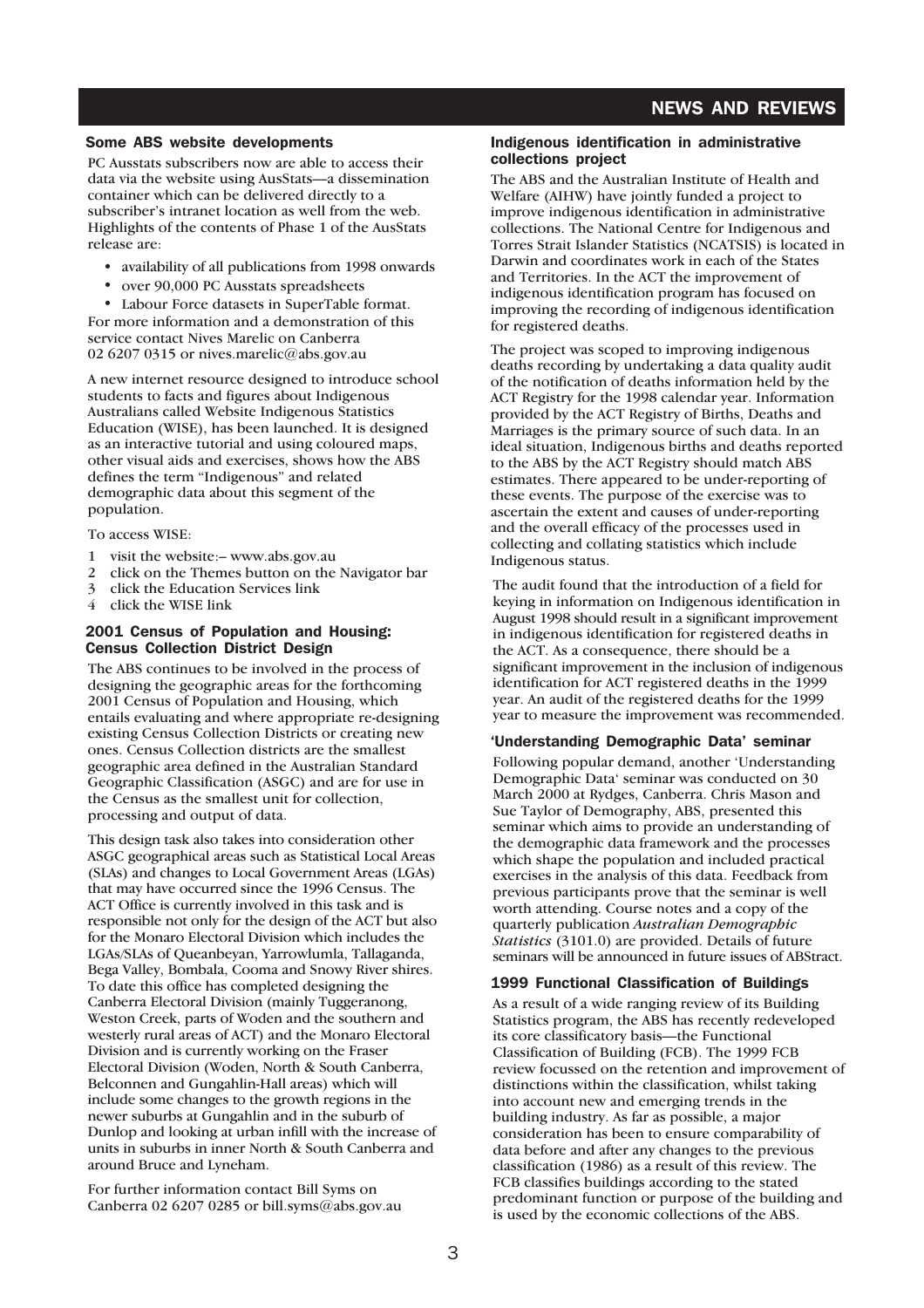# NEWS AND REVIEWS

This classification is applied to new buildings data as supplied monthly to the ABS through building approval administrative by-product. The scope of the data classified using this classification therefore is all new buildings in receipt of a building approval and subsequent building activity. Data is compiled using this classification in a range of ABS publications including:

- *Building Approvals, NSW & ACT* (8731.1)
- *Building Approvals, Australia* (8731.0)
- *Building Activity, Australia: Dwelling Unit Commencements, Preliminary* (8750.0)
- *Building Activity, ACT* (8752.8)
- *Building Activity, Australia* (8752.0)
- *Building Activity, Australia: Building Work Done, Preliminary* (8755.0)

Data will be captured using the new classification from July 2000. The classification used in the publications mentioned above will remain unchanged for some time to ensure that any impacts of the new classification can be fully assessed.

A description of the classification is located on the ABS' *Statistical Concept Library, 2000* CD ROM (1361.0.30.001) for sale from the ACT Bookshop and on the website (www.abs.gov.au). For more information contact Loucas Harous on Adelaide 08 8237 7585 or loucas.harous@abs.gov.au

### CPI and the GST

The ABS will not be compiling a 'GST-free' CPI. As the CPI measures changes in prices actually paid by Australian households, prices used in the CPI have historically included commodity taxes such as excise duty, wholesale sales tax and stamp duty. Following the introduction of the GST, which replaces most of these existing indirect taxes, the CPI will continue to reflect changes in final transaction prices actually paid by households. This means that the CPI will be inclusive of the GST. Not only will the approach be consistent with the current treatment to include indirect taxes in the CPI but it will be consistent with the compilation of CPIs in other countries where a GST, or similar tax applies.

Further information is available in *Information Paper: ABS Statistics and the New Tax System, 2000* (1358.0) and *Information Paper: Price Indexes and the New Tax System, 2000* (6425.0) or contact Keith Woolford on Canberra 02 6252 6673 or keith.woolford@abs.gov.au

### Quarterly Economic Activity Statistics

The ABS is currently developing a more coordinated approach to the collection of quarterly data of economic activity statistics. The surveys mainly affected by this are:

- Survey of Company Profits
- Survey of Inventories, Sales and Services
- Survey of New Capital Expenditure
- Survey of Employment and Earnings.

While some components of these surveys will remain separate, the result will be a single survey called the Quarterly Economic Activity Survey (QEAS). The

changes will deliver significant benefits to users of economic statistics and businesses which provide the ABS with economic data as they will:

- improve the consistency and coherence of these statistics, particularly for the compilation of the quarterly national accounts;
- enable more analysis and commentary of the reasons for changing patterns of economic activity; and
- position the ABS to make optimal use of the relevant datasets that will become available from the Australian Taxation Office after 1 July 2000. And the changes are in line with the preferred statistical reporting arrangements of most businesses.

QEAS will include the following items by State/Territory: Sales of goods and services (initially for manufacturers and wholesalers sales and then for selected service industries); wages and salaries; and new capital expenditure. While the QEAS will collect national company profits data, collection of similar data at the State/Territory levels is not proposed, because of the difficulty in obtaining State/Territory dissection of sufficient quality and reliability. For more information contact Bernard Williams on Canberra 02 6252 5304 or bernard.williams@abs.gov.au

### Tax Reform and Regional Statistics

Currently the ABS is investigating using wage and salary earners; partnerships and trust income data from the Australian Taxation Office to derive measures of earned income which are useful indicators of regional economic activity. ATO data is annual so provides intercensal information enabling the building of time series and the data provides other useful variables such as occupation which is currently not obtainable for small area levels other than from the Census. The 1998 pilot project was successful however validation has pointed to some known weaknesses with the ATO dataset, but data is considered to be of sufficient quality for release at SLA level.

More information is available in *Information Paper: The Use of Individual Taxpayer Data for ABS Regional Statistics—Wage and Salary, Indicators for Small Areas, 1995–96 & 1996–97* (5673.0) to be released in June 2000 and be available for sale from the ACT Bookshop.

### ACT in Focus 2000

The 2000 edition of the *Australian Capital Territory in Focus* (1307.8) is expected to be released in July. This annual publication is a statistical summary of what has been happening in and around the Nation's Capital. Being the ACT's equivalent of the *Year Book Australia*, it is a major resource tool for ACT businesses, government and the community. This year's edition will provide a wealth of informative and comprehensive insight on the ACT, covering a range of topics such as the economy, people, government, education, health, housing, tourism and transportation. Like last year's edition, an expanded chapter dealing with the Australian Capital Region will be included.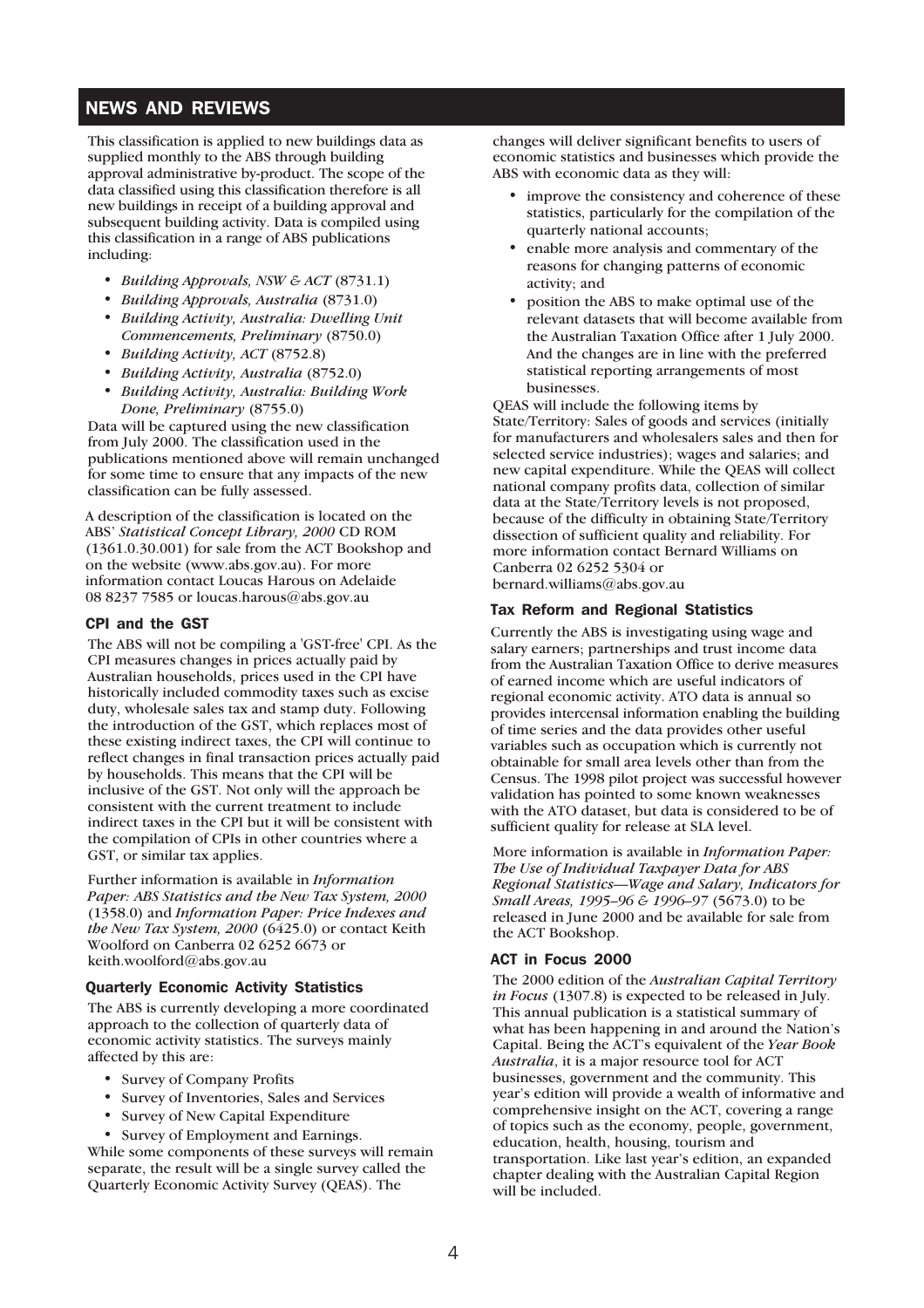# NEWS AND REVIEWS

Copies of *ACT in Focus 2000* will be available from the ACT ABS Bookshop, Level 5, QBE Insurance Building, 33 Ainslie Ave, Canberra City, or by calling 02 6207 0326.

### ACT Business Indicators

The monthly publication ACT Business Indicators (1303.8) continues in each issue, to feature articles of particular interest to the ACT, often in comparison with national data. The April 2000 release contains the feature article 'Emergency Services and Public Transport Usage in the ACT' and reveals that 31% of an estimated 271,500 persons in the ACT aged 5 years and over used some form of public transport in the

four weeks prior to survey. Information about Mode of transport; Frequency of ACTION usage; Labour force status of ACTION clients; Intentions to use ACTION and Household use of the emergency services phone number are also included. May 2000 issue features Employee Surveys, Benefits and Trade Union Membership.

*ACT Business Indicators* (1303.8) is released in the third week of each month. Issues can be purchased from the ACT Bookshop @ \$15.50. To subscribe contact Subscription Services: fax: 03 9615 7848, ph: 1300 366 323 or email subscriptions@abs.gov.au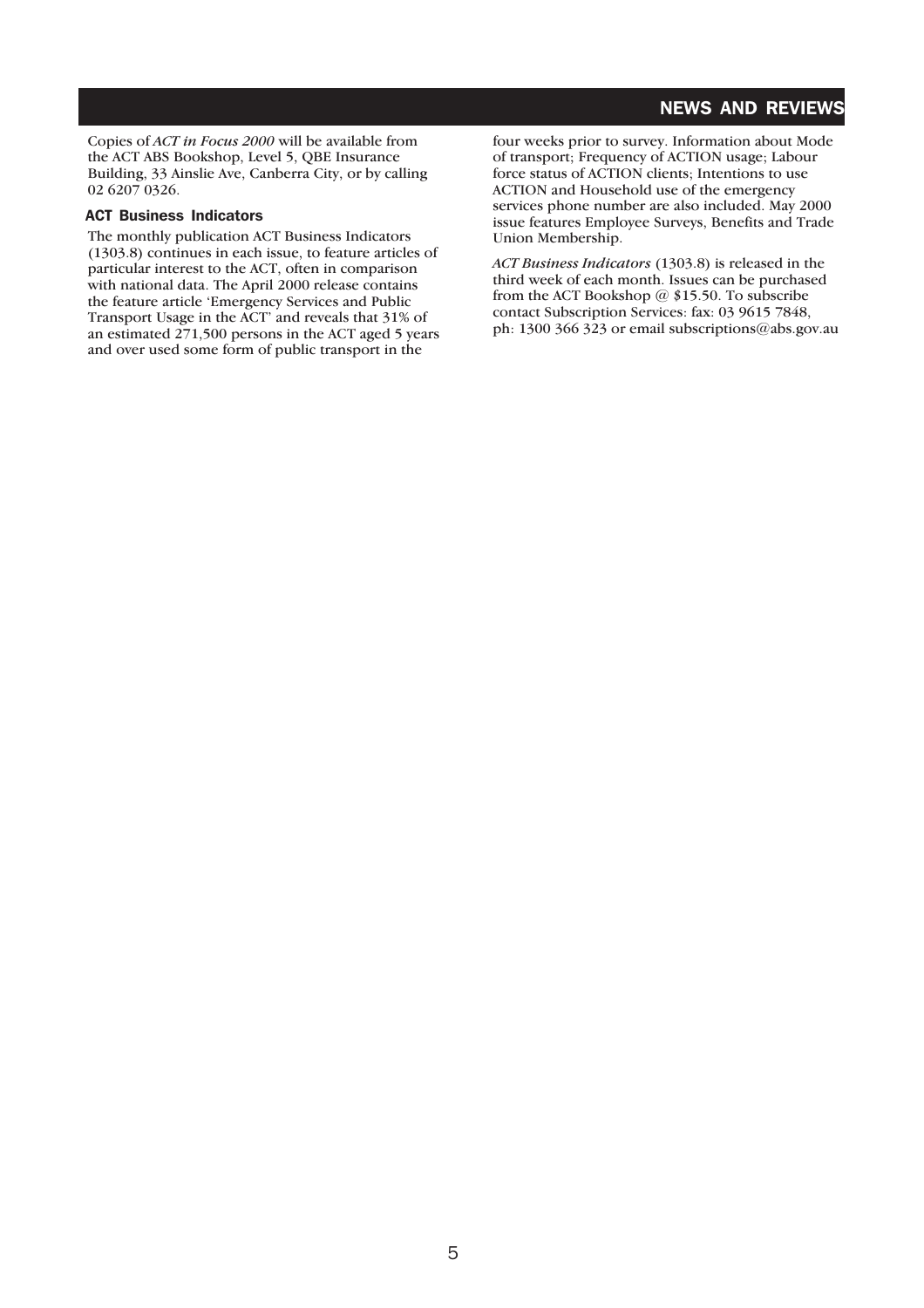## NEW RELEASES

#### *Regional Statistics, Australian Capital Territory, 2000* (1362.8)

A comprehensive annual summary of key statistics for the ACT and surrounds by Statistical Local Area (SLA).

### *Forms of Employment, Australia. August 1998* (6359.0)

This first issue of the publication provides information on the nature and extent of various forms of employment in the Australian labour market. Data are presented on identified sub-groups by selected job characteristics, selected socio-economic characteristics and dependency upon client or employer.

### *Employee Earnings, Benefits and Trade Union Membership, Australia, August 1999* (6310.0)

Contains information from 3 survey topics: (1) Weekly earnings data shows the distribution of weekly earnings of all wage and salary earners classified by full-time/part-time status, permanent or casual employee, sector, hours worked and hours paid. (2) Core employment benefits data which includes information relating to sick leave, annual leave, long-service leave and superannuation coverage. And (3) information about the level of trade union membership. For each topic estimates can be cross-classified by demographics such as State, sex, age, marital status, birthplace, and by labour force characteristics. From the August 1998 issue, the publication title has been changed to reflect the permanent inclusion of data relating to employment benefits and trade union membership.

### *Migration, Australia, 1998–99* (3412.0)

Provides information on international and internal migration by State and Territory. Permanent and long-term movement by State and Territory of usual residence, country of birth, occupation and sex are included. The estimated resident population by age, sex and birthplace are also detailed.

#### *Information Paper, Accruals-Based Government Finance Statistics, 2000* (5517.0)

This first issue of the publication aims to aid users of government finance statistics (GFS) to understand the changed nature and presentation of the information in the first accrual-based GFS released in *Government Financial Estimates 1999–2000* (5501.0) in April, 2000. The paper describes the conceptual changes and revised table formats which will be introduced when the recording basis of GFS is changed from the predominantly cash to an accrual basis.

### *Government Financial Estimates, Australia, 1999–2000* (5501.0)

Government Finance Statistics (GFS) are compiled for the general government and the consolidated public sector for each jurisdiction in accordance with international statistical standards. The publication contains operating statements featuring the GFS Net Operating Balance and GFS Net Lending/Borrowing measures, balance sheets showing the GFS Net Worth

and Cash flow statements with supplementary data on the Surplus/Deficit measure.

This publication is the first to be produced on an accrual accounting basis with the accruals series commencing with 1998–99. Data available are: (1) Operating Statements containing data for the latest year and budget estimates for the forward year; (2) Balance Sheets containing data for all items for 1998–99 only, with a subset of financial assets and liabilities available for the previous four years. No forward estimates are available; and (3) Cash flow statements containing data for the last five years and budget estimates for the forward year.

### *Taxation Revenue, Australia, 1998–99* (5506.0)

The 1998–99 issue is the first to be produced on an accrual accounting basis. It provides details of taxation revenue of Commonwealth and State and local authorities in Australia, classified by type of tax and compiled in accordance with international statistical standards.

### *Finance, Australia, 1999* (5611.0)

This first issue of the publication includes statistics on the finance sector enterprises; the finance industry and its role and contribution to the economy in terms of financial intermediation, use of the labour force, labour costs, and contribution to GDP; some globalisation indicators; and data about the financial markets. The publication also includes statistics on interest rates, exchange rates and Australian Stock Exchange indexes and selected international comparisons.

### *Work in Selected Culture/Leisure Activities, Australia, 1998–99* (6281.0)

The publication contains data on the number of people working in selected culture/leisure, classified by type of activity, including details on the characteristics of people involved, the nature of that work, whether paid or unpaid, and details of other jobs held.

#### *Occasional Paper: Labour Market Outcomes of Low Paid Adult Workers, 1997* (6293.00.005)

Details the incidence of low pay, earnings mobility and transition patterns of low paid adult wage and salary earners. This first issue of the paper examines how recent joblessness impacts on the subsequent labour market transitions of these people.

### *Directory of Tourism Statistics, 2000* (1130.0)

A comprehensive sourcebook for tourism statistics in the public and private sectors. For each identified collection, the directory provides information on the method of collection, data details, geographic coverage, frequency of publication and other information to help the reader identify the type of statistics available and how to access them.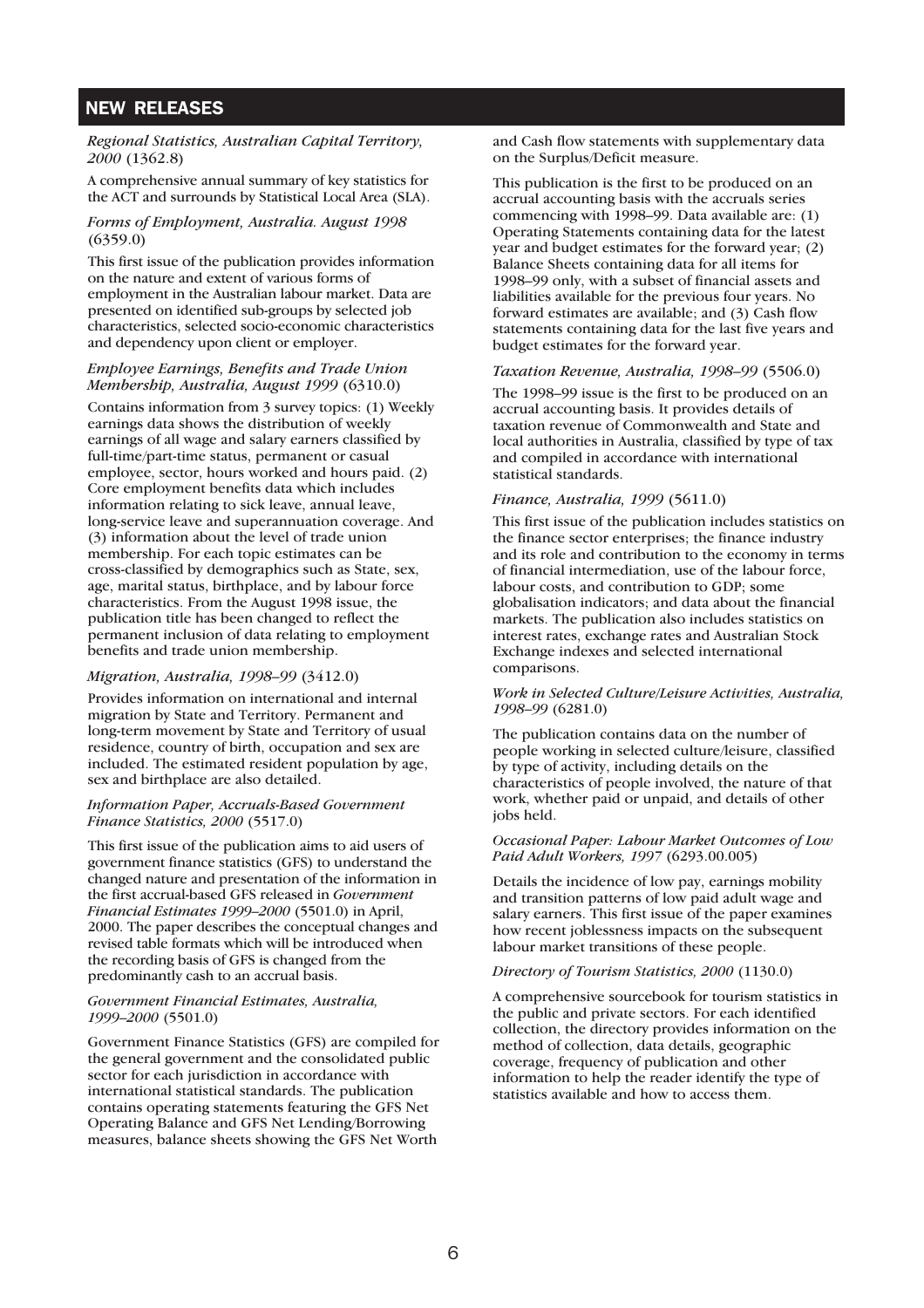## EXPECTED MAJOR RELEASES (excluding regular monthly and quarterly releases)

This listing shows ABS publications which are expected to be released over the coming few months, the expected month of release is shown in brackets.

# General

| 1101.0.30.001                | Catalogue of Publications & products on CD ROM, 2000 (Jun)                                                                                                  |  |  |
|------------------------------|-------------------------------------------------------------------------------------------------------------------------------------------------------------|--|--|
| 1124.0                       | Historical Publications on CD ROM, 1999 (Jun)                                                                                                               |  |  |
|                              | <b>Demography and Social Statistics</b>                                                                                                                     |  |  |
| 1248.0                       | Australian Standard Classification of Drugs of Concern, 2000 (Jul)                                                                                          |  |  |
| 1249.0                       | Australian Standard Classification of Cultural and Ethnic Groups, 2000–01 (Aug)                                                                             |  |  |
| 1307.8                       | Australian Capital Territory in Focus, 2000 (Jun)                                                                                                           |  |  |
| 1314.8                       | Australian Capital Territory at a Glance, 2000 (Jun)                                                                                                        |  |  |
| 3227.8                       | Estimated Resident Population by Age and Sex in Statistical Local Areas, Australian Capital<br>Territory: Data on Floppy Disk, 30 Jun 1999 (Jun)            |  |  |
| 4102.0                       | Australian Social Trends, 2000 (Jul)                                                                                                                        |  |  |
| 4119.0.00.001                | Australia's Children, 1998-99 (Jun)                                                                                                                         |  |  |
| 4390.0                       | Private Hospitals, Australia 1998-99 (Jun)                                                                                                                  |  |  |
| 4390.0.40.001                | Private Health Establishments: Acute and Psychiatric Hospitals Data Report on Hardcopy,<br>1998–99 (Jun)                                                    |  |  |
| 4390.0.40.002                | Private Health Establishments: Free Standing Day Hospital Facilities Data Report on Hardcopy,<br>1998–99 (Jun)                                              |  |  |
| 6530.0                       | Household Expenditure Survey, Australia: Summary of Results, 1998-99 (Jun)                                                                                  |  |  |
| 6530.0.15.001                | Household Expenditure survey, Australia: Summary of Results, on Floppy Disk, 1998–99 (Jun)                                                                  |  |  |
| 8902.0                       | Australian Health Trends, 1996 (Jun)                                                                                                                        |  |  |
| 8903.0                       | Australia's Health, 2000 (AIHW) (Jun)                                                                                                                       |  |  |
| 8906.0                       | Australian Hospital Statistics, 1998-99 (AIHW) (Jun)                                                                                                        |  |  |
| <b>Economic Statistics</b>   |                                                                                                                                                             |  |  |
| 1364.0.00.001                | Treasury Model of the Australian Economy—Documentation, 2000 (Jun)                                                                                          |  |  |
| 4604.0                       | Energy Accounts, Australia, 1992-93 to 1996-97 (Jun)                                                                                                        |  |  |
| 4611.0                       | Environment Expenditure, Local Government, (Experimental Estimates), Australia, 1998-99 (Jun)                                                               |  |  |
| 5216.0                       | Australian National Accounts: Concepts, Sources and Methods, 1999 (Aug)                                                                                     |  |  |
| 5241.0.41.001                | Australian National Accounts: National Balance Sheet, 1998-99 (Jun)                                                                                         |  |  |
| 5338.0                       | Balance of Payments, Australia-Regional Series, 1998-99 (Jun)                                                                                               |  |  |
| 5491.0                       | Information Paper: Implementing New Procedures in ABS International Merchandise Trade<br>Statistics, July 2000 (Jul)                                        |  |  |
| 5512.0                       | Government Finance Statistics, Australia, 1998-99 (Jul)                                                                                                     |  |  |
| 5673.0                       | Information Paper: The Use of Individual Taxpayer Data for ABS Regional Statistics-Wage<br>and Salary Indicators for Small Areas, 1995-96 and 1996-97 (Jun) |  |  |
| <b>Labour Statistics</b>     |                                                                                                                                                             |  |  |
| 6220.0                       | Persons Not in the Labour Force, Australia, Sep 1999 (Jun)                                                                                                  |  |  |
| 6250.0                       | Labour Force Status and Other Characteristics of Migrants, Australia, Nov 1999 (Jun)                                                                        |  |  |
| 6265.0                       | Underemployed workers, Australia, Sep 1999 (Jun)                                                                                                            |  |  |
| 6293.0.00.004                | Occasional Paper: The Dynamics of Welfare Receipt and Labour Market Status, 1997 (Jun)                                                                      |  |  |
| <b>Business and Industry</b> |                                                                                                                                                             |  |  |
| 1139.0                       | Directory of Construction Statistics, 2000 (Jun)                                                                                                            |  |  |
| 8104.0                       | Research and Experimental Development, Australia, 1998-99 (Jun)                                                                                             |  |  |
| 8146.0                       | Household Use of Information Technology, Australia, 1999 (Jun)                                                                                              |  |  |
| 8150.0                       | Use of Information Technology on Farms, Australia, 1998-99 (Jun)                                                                                            |  |  |
| 8154.0                       | Profiles of Australian Exporters, 1997-98 (Jul)                                                                                                             |  |  |
| 8556.0                       | Market Research Services, Australia, 1998-99 (Jun)                                                                                                          |  |  |
| 8557.0                       | Security and Investigative Services, Australia, 1998–99 (Jun)                                                                                               |  |  |
| 8655.0                       | Cafes and Restaurants Industry, Australia, 1998-99 (Jun)                                                                                                    |  |  |
| 8672.0                       | Cleaning Services, Australia, 1998-99 (Jun)                                                                                                                 |  |  |
|                              |                                                                                                                                                             |  |  |